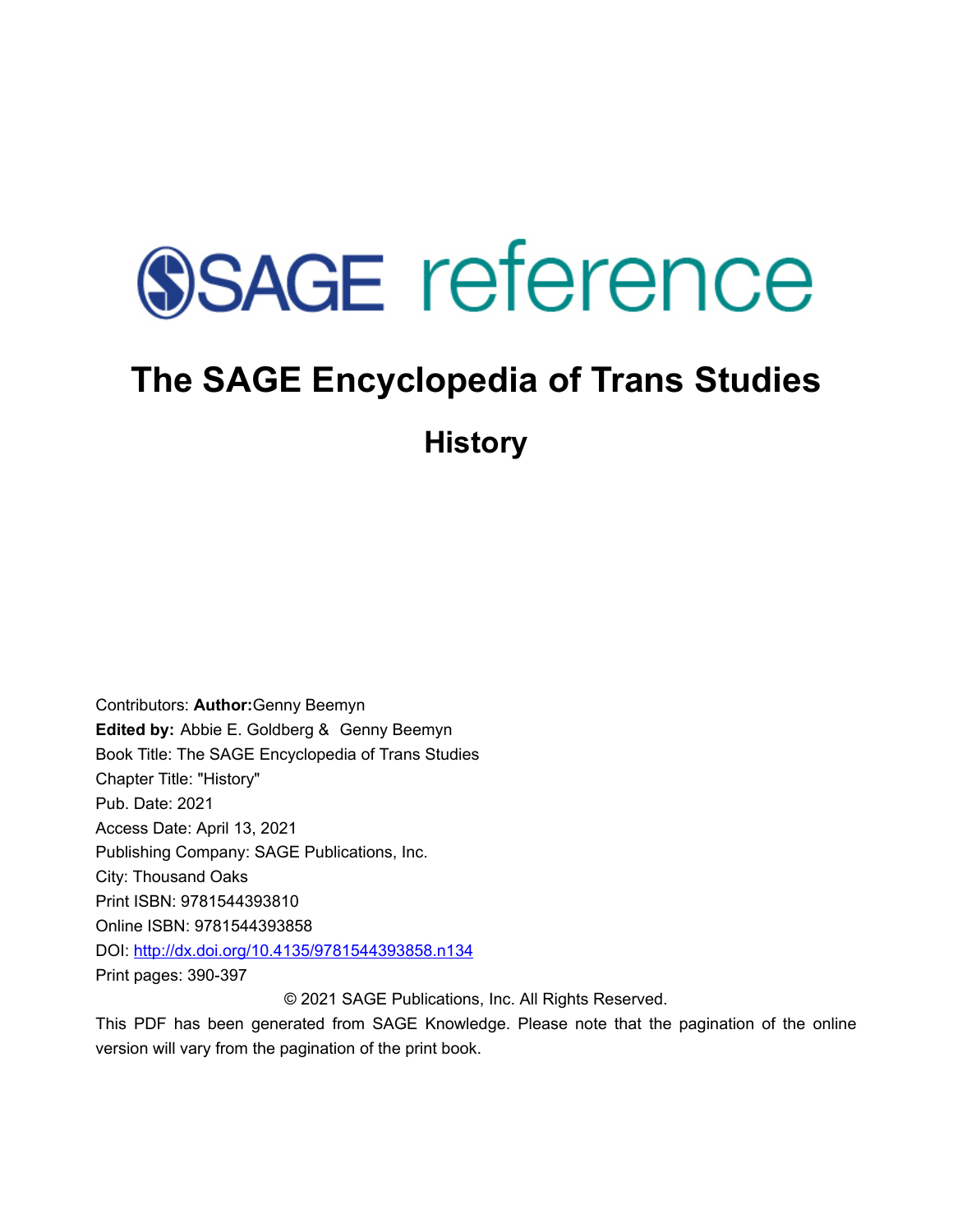Although transgender is a contemporary term, individuals who identified and often lived their lives as a gender different from their sex assigned at birth have long existed in the United States and throughout the world. The existence of genders beyond the binary in the United States can be traced to before it was a country, as many Indigenous cultures recognized more than two genders. White colonial societies saw birth-assigned sex as immutable and punished what they saw as gender transgressions, and this remained the dominant framework in the country for more than 300 years. Trans people have succeeded in building communities and gaining recognition and rights in more recent decades, but they continue to face oppression from large parts of society.

# **A Framework for Identifying a Trans History**

Writing trans history is complicated by how perceptions of gender vary by time and place and by the ways we bring our own perspectives into considerations of gender in different eras and cultures. In contemplating whether female-assigned people from the past who presented as male might have been individuals whom we would call trans men today, anthropologist Jason Cromwell offers three questions to consider: whether the individuals indicated that they were men, whether they attempted to modify their bodies to look more traditionally male, and whether they tried to live their lives as men, keeping the knowledge of their female bodies a secret, even if it meant dying rather than seeking necessary medical care. Using this framework, Cromwell argues that jazz musician Billy Tipton would be best categorized as a trans man, since he lived as a man for more than 50 years, kept knowledge of his anatomy from sexual partners by using a prosthetic device, apparently turned down what could have been his big break in the music industry for fear that the additional exposure would out him, and died from a treatable medical condition in 1989 rather than risk disclosure.

Cromwell's questions can apply equally as well to individuals assigned male at birth who presented as female to determine if they were likely trans women. Such instances are significantly less documented in Western cultures, in part because of the difficulty of being read as female before the advent of hormone therapy and permanent hair removal techniques. One well-known example is Jenny Savalette de Lange, a member of Parisian high society who lived as a woman for at least 50 years and who was not discovered to have been assigned male at birth until her death in 1858. She had obtained a new birth certificate that designated her as female and had been engaged to men six times but never married, seemingly to avoid her sex assignment from being discovered.

Cromwell helps us distinguish individuals like Tipton and de Lange, who we would now call trans men and women, respectively, from cis people who presented as a gender other than their sex assignment for economic, social, or sexual reasons but who did not seemingly identify as that other gender. But his questions do not speak to the differences between trans women and men and individuals we now refer to as nonbinary. To make this distinction in regard to historical figures, two other questions can be used: if the individuals continued to present outside of their assigned sex, such as through crossdressing, when it was publicly known that they did so, or if they did so consistently but only in private and thus no one else knew, except perhaps their families. In either case, the important demarcation is that the person did not receive any privilege or benefit from their gender expression other than their own comfort and satisfaction.

## **Gender in Indigenous Cultures**

Cromwell's framework assumes that individuals who might be considered a part of trans history had to hide their gender difference to avoid censure and possible punishment. But some non-Western societies welcomed and had recognized roles for individuals who assumed behaviors and identities different from their sex assigned at birth. Many Indigenous cultures in North America at the time of European conquest enabled male-assigned individuals and, to a lesser extent, female-assigned individuals to dress, work, and live, either partially or completely, as a different gender.

Within most of these Indigenous cultures, male- and female-assigned individuals who assumed different genders were not considered women or men; rather, they constituted separate genders that combined female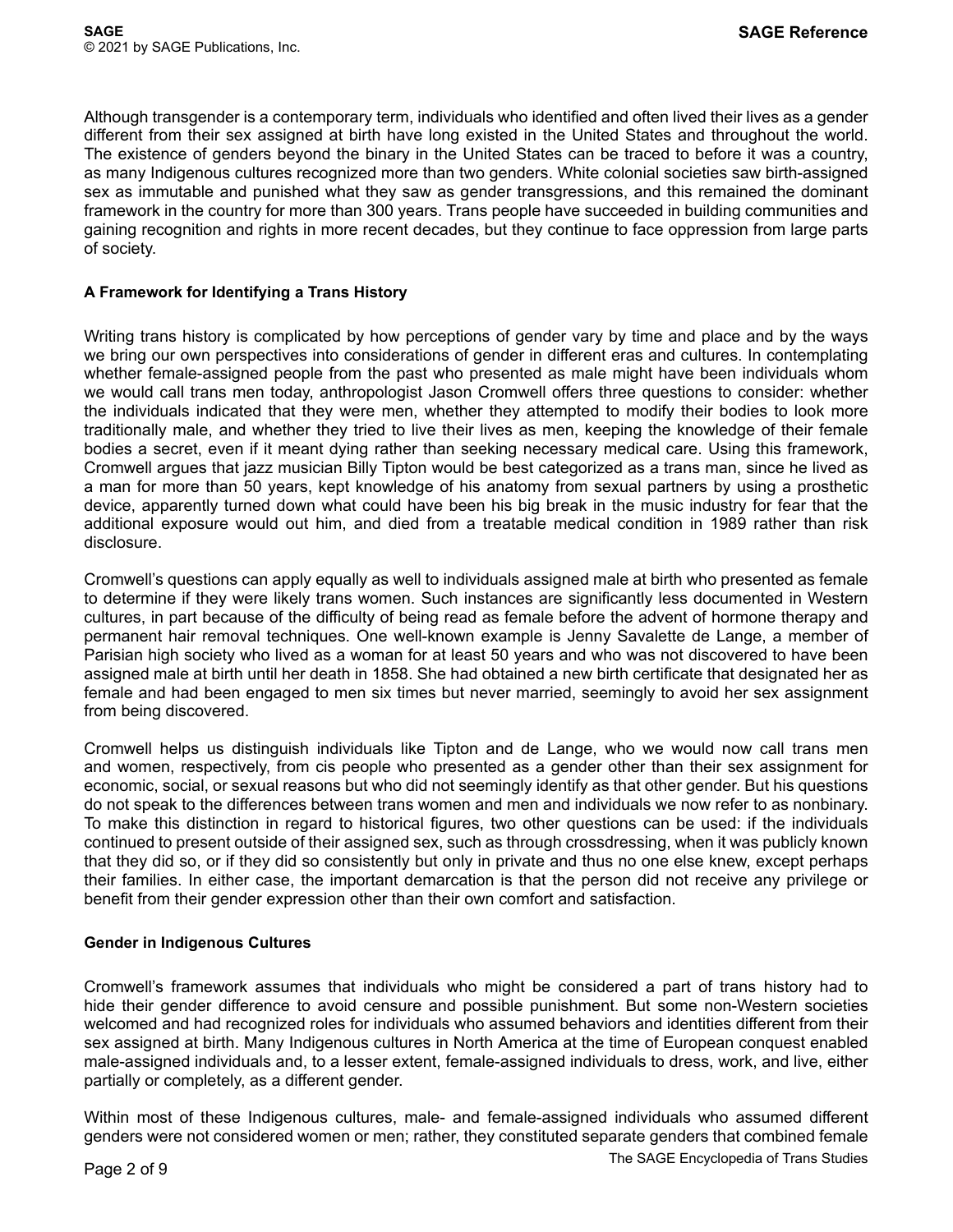and male elements. This fact is reflected in the words that Indigenous societies developed to describe multiple genders. For example, the terms for male-assigned individuals who took on female roles used by the Cheyenne (heemaneh), the Ojibwa (agokwa), and the Yuki (i-wa-musp) translate as "half men, half women" or "men-women." Similarly, the Zuni called a female-assigned individual who took on male roles a katsotse, or "boy-girl."

Some Indigenous cultures apparently considered these individuals to possess supernatural powers and afforded them special ceremonial roles; in other cultures, they were less revered and viewed more secularly. In these societies, the status of individuals who assumed different genders seems to have reflected their gender role rather than a special gender status. If women predominated in particular occupations, such as being healers, shamans, and handcrafters, then male-assigned individuals who took on female roles engaged in the same professions. In a similar way, the female-assigned individuals who took on male roles became hunters and warriors.

## **A Public Presence in the Dominant Society**

The cultural inclusion of individuals who assumed nonbinary genders in many Indigenous North American societies stands in stark contrast to the condemnation of gender nonconformity as unnatural and sinful in the American colonies in the 17th and 18th centuries. Seemingly because gender-nonconforming individuals faced societal condemnation, many hid their gender difference, and relatively few instances of gender nonconformity are documented in the colonial and postcolonial periods. A number of the cases that became known involved female-assigned individuals who were discovered to be living as men only when their bodies were examined following an injury or death, like Billy Tipton in later times. Many male-assigned individuals seemingly had less ability to present effectively in public as female because of their facial hair and physiques, so likely did so mostly in private.

The lack of a public presence for individuals who assumed different genders began to change in the mid-19th century as a growing number of single people left their communities of origin to earn a living, gain greater freedom, or simply see the world. Able to take advantage of the anonymity afforded by new surroundings, these migrants had greater opportunities to fashion their own lives, which included presenting as a gender different from the one assigned to them at birth. Some headed out West, where crossdressers were a part of life on the frontier. Others moved between small towns or from rural to urban areas, which enabled them to meet and socialize with others like themselves.

In large cities, individuals who would be referred to today as gay men, trans women, and female-presenting crossdressers began to organize public drag balls in the late 19th century. These balls grew to include hundreds and sometimes thousands of Black and white participants and spectators by the late 1920s and early 1930s in cities such as New York, Chicago, New Orleans, Baltimore, and Philadelphia. Organizers would typically obtain a license from the police to prevent participants from being arrested for violating ordinances against crossdressing.

## **Sexology Considers Gender Nonconformity**

The enactment of laws in many U.S. cities beginning in the 1850s that made it a crime for a person to appear crossdressed in public reflected the increasing visibility of individuals who assumed gender behaviors and identities different from their assigned sex, as well as the resulting efforts to contain them. Another indication of the growing presence of such individuals in the late 19th century was the interest that U.S. and European physicians began to show in their experiences. The sexologists, as they came to be known, largely pathologized individuals whom they saw as "gender inverts"—that is, having a gender inverted or opposite of their assigned sex—and did not distinguish them from individuals who pursued same-sex sexual relationships.

German sexologist Magnus Hirschfeld is credited with bringing a more normalizing view of gender nonconformity to the medical literature and for recognizing it as a separate phenomenon from samesex sexuality in the early 20th century. In his epic 1910 work Transvestites, Hirschfeld coined the word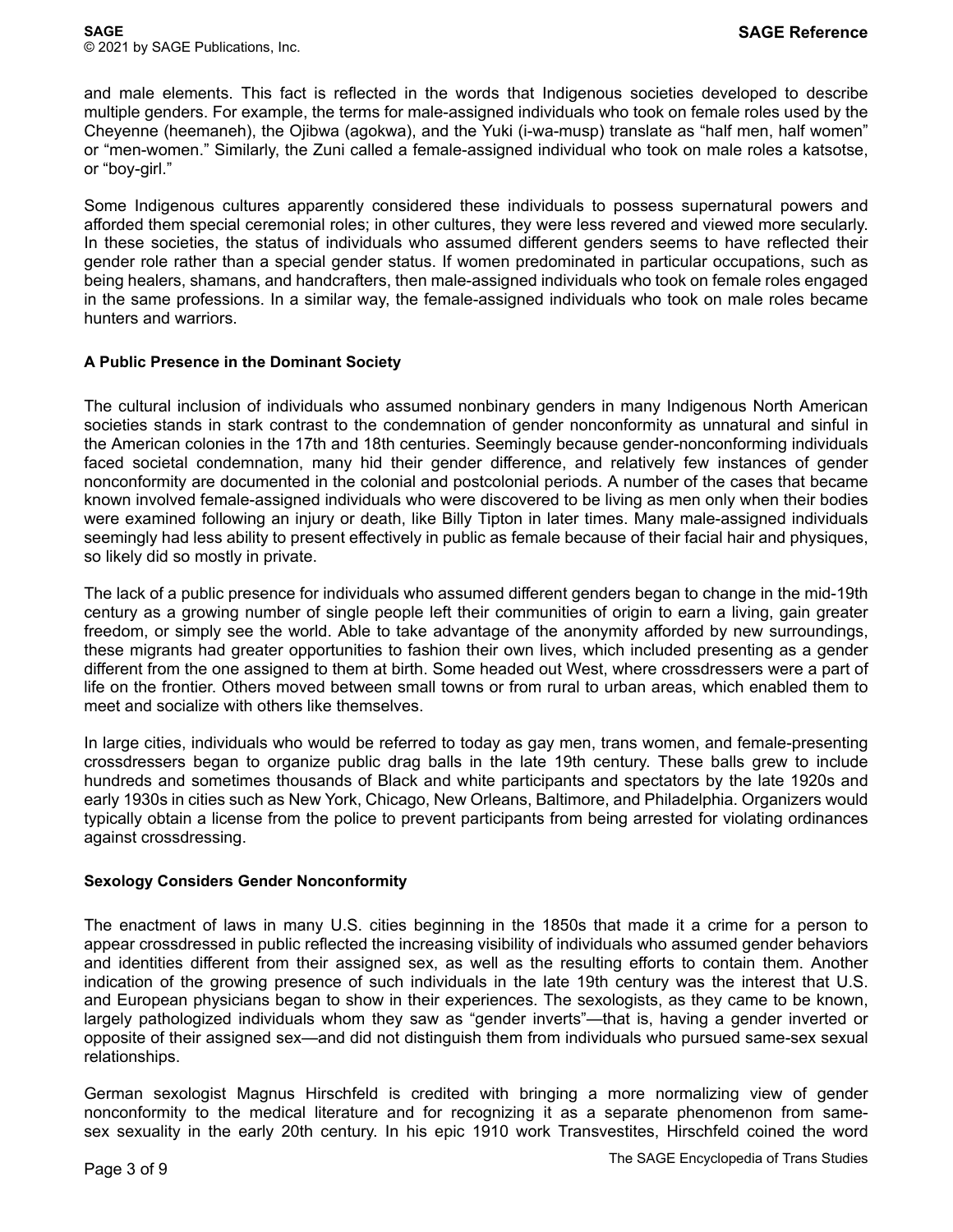transvestite—from the Latin trans or "across" and vestis or "clothing"—to refer to people who presented as a gender different from their sex assignment. In today's nomenclature, his definition included both crossdressers and trans women and men.

#### **The Development of Gender-Affirming Surgeries and Hormone Therapy**

Hirschfeld's Institute for Sexual Science, the world's first institute devoted to sexology, also performed the earliest recorded genital transformation surgeries. The first documented case was that of Dora Richter, a female-identified individual who completed her transition with a vaginoplasty in 1931. The institute's most well-known patient was the Dutch painter Lili Elbe. She was also one of its last, as the Nazis destroyed the institute in 1933, holding a public bonfire of its contents.

Although opportunities for surgical transition diminished with the destruction of Hirschfeld's institute, the development of synthetic testosterone and estrogen in the 1930s enabled hormone therapy to become more affordable and, over time, more widely available. The first female-assigned individual known to have taken testosterone for the purpose of transforming his body was the British physician Michael Dillon in 1939. In addition, he underwent more than a dozen operations to construct a penis, beginning in 1946. His were the first recorded female-to-male genital surgeries performed on a non-intersex person.

In 1946, Dillon also published Self: A Study in Ethics and Endocrinology, a book that focused on the need for society to understand people who were a gender different from their assigned sex. Dillon was especially critical of the psychologists who believed that they could change the sense of self of gender-nonconforming individuals through therapy, when what their clients really needed was access to hormones and genital surgeries. Making an argument that would become commonplace in the years that followed, Dillon reasoned that since the mind cannot be changed to fit the body, the body should be altered where possible to fit one's gender identity. Self, though, was not widely circulated, and Dillon sought to avoid public attention, even going into exile when he was outed by the media.

#### **The Rise of the Concept of Transsexuality**

Instead of Dillon, the leading advocate in the 1950s and 1960s for providing hormones and surgeries to gender-nonconforming people became U.S. endocrinologist Harry Benjamin. He began prescribing hormones to them and suggesting surgeons abroad, as no U.S. physician at that time would openly perform genderaffirming operations. Along with U.S. physician David O. Cauldwell, Benjamin referred to those who desired to change their sex as "transsexuals" in order to distinguish them from "transvestites."

While Benjamin raised awareness of transsexuals among medical professionals, it was his patient Christine Jorgensen who educated society. Through the publicity given to her 1952 transition, Jorgensen brought the concept of "sex change" into everyday conversations, served as a role model for many other binary trans individuals to understand themselves and pursue medical treatment, and transformed the debate about the efficacy of providing hormones and gender-affirming surgeries to individuals who identified as a gender different from their assigned sex. Following the media frenzy over Jorgensen's transition, much of the U.S. public began to recognize that "sex change" was indeed possible.

Although hearing about Jorgensen helped many trans women in the United States understand themselves and offered a sense of hope that they too could change their sex, few were able to do so. Most continued to have to travel to other countries for gender-affirming surgery through the mid-1960s. However, this situation changed in 1966, when the Johns Hopkins University opened the first gender identity clinic in the United States to diagnose and treat binary trans individuals and to conduct research related to transsexuality. Similar programs were soon established at other leading universities, and within 10 years, more than 40 universityaffiliated gender clinics existed throughout the United States

The sudden proliferation of health care services for trans individuals reflected not only the effect of Benjamin's work and the influence of a prestigious university like Hopkins on other institutions but also the behindthe-scenes involvement of millionaire philanthropist Reed Erickson. A trans man and a patient of Benjamin,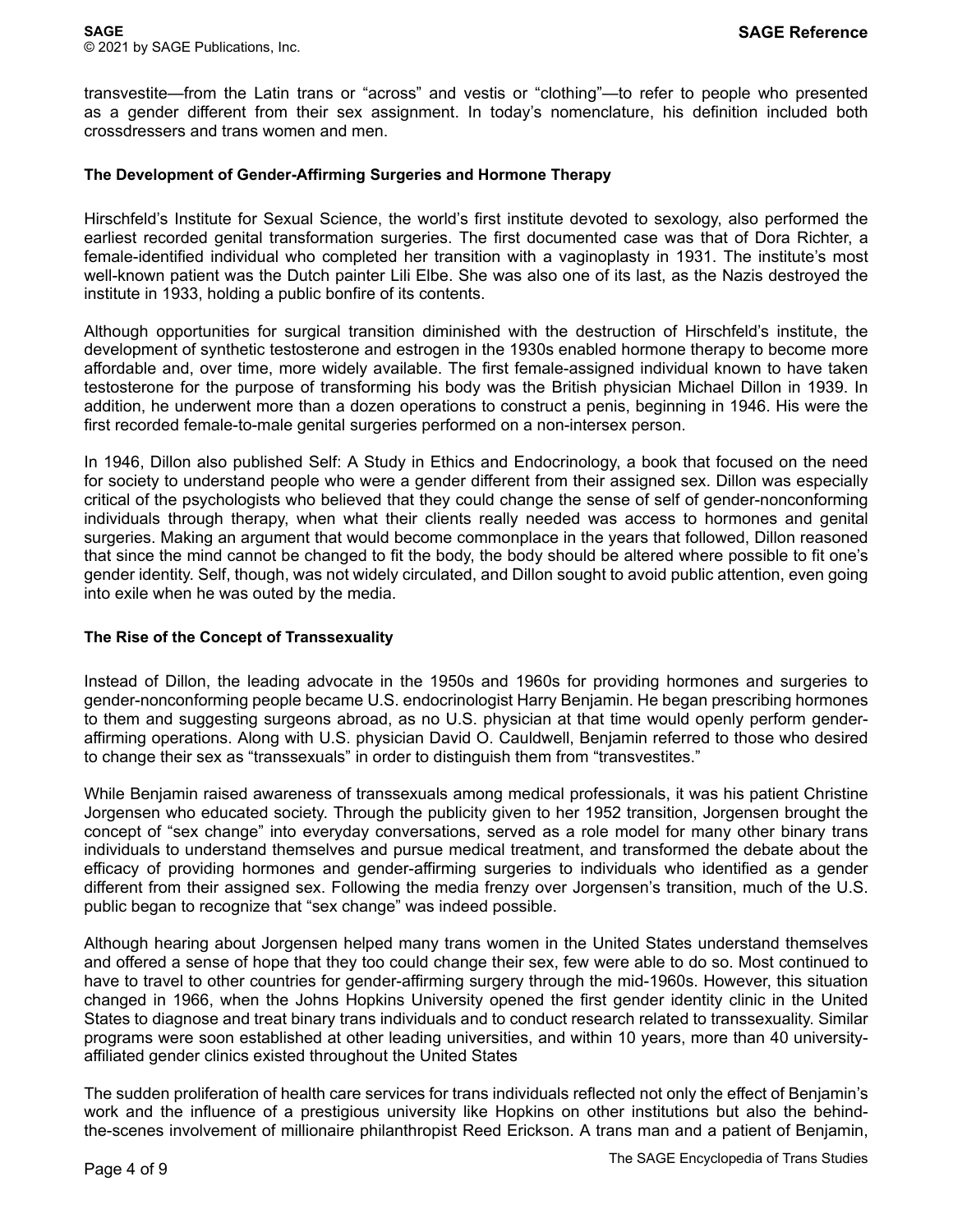Erickson created a foundation that paid for Benjamin's research and helped fund the Hopkins program and other gender identity clinics. The agency also disseminated information related to transsexuality and served as an indispensable resource for the trans community.

The establishment of gender identity clinics at leading universities called attention to the health care needs of binary trans people and helped to legitimize gender-affirming surgery. At the same time, though, the clinics also institutionalized a model of transsexuality that excluded many from the definition of transsexual and denied them access to hormones and surgery. To qualify for surgery, someone had to have felt that they were in the "wrong" body from their earliest memories and be attracted to individuals of the same birth sex but as a member of the "other" sex (i.e., be heterosexual after transition). The clinics also expected trans people to conform to stereotypical gender norms, and the likelihood of passing as one's desired sex was a main criterion in gaining access to surgery. Unable to meet these narrow and biased criteria, the vast majority of trans aspirants were turned away from the clinics.

## **Organizing Among Crossdressers and Drag Queens**

The first enduring trans organization in the United States was started by female-presenting heterosexual crossdressers, or "transvestites," as they were then known. In 1952, a group of crossdressers in Los Angeles led by Virginia Prince quietly created a mimeographed newsletter, Transvestia: The Journal of the American Society for Equity in Dress. Although its distribution was limited to a small number of crossdressers and it lasted just two issues, Transvestia was apparently the first specifically trans publication in the United States and served as a trial run for wider organizing among crossdressers. In 1960, Prince relaunched Transvestia as a bimonthly magazine, and by the mid-1960s, it had more than 1,000 subscribers from across the country. Prince also established an organization for heterosexual crossdressers and their wives and partners in 1961. Known today as the Society for the Second Self, or Tri-Ess, it is the oldest national trans organization.

As the word crossdresser slowly replaced transvestite as the preferred term among most members of the community, it also began to be applied only to heterosexual men. Gay and bisexual men who presented as female increasingly referred to themselves as drag queens and carved out spaces for themselves in bars, restaurants, and other venues in large cities that catered to (or at least tolerated) them, despite regular police crackdowns. One of the most famous drag queens in the 1950s and 1960s, José Sarria, performed at San Francisco's Black Cat Bar and helped turn it into a social and cultural center for the city's drag community, until harassment from law enforcement and local authorities forced the bar to close.

By the late 1960s, Black drag queens were organizing their own events. Continuing the tradition of drag balls, these more contemporary balls began in Harlem and initially focused on extravagant feminine drag performances. As the balls attracted larger and larger audiences, the competitions became fiercer and more varied, with performers "walking" (competing) in a number of categories. The many individuals seeking to participate in ball culture in the mid-1970s led to the establishment of "houses," groups of Black and Latinx "children" who gathered around a "house mother" or less often a "house father." Given that many of the competitors were youth who had been thrown out of their homes for being gay or trans, the houses provided a surrogate family and a space where they could belong. The ball culture spread to other cities in the 1980s and 1990s and achieved mainstream visibility in 1990 through Jennie Livingston's documentary Paris Is Burning and Madonna's megahit song "Vogue."

## **Trans Power!**

The 1969 Stonewall Riots in New York City were not a unique event but the culmination of more than a decade of militant opposition by poor and working-class LGBTQ people in response to discriminatory treatment and police brutality. Much of this resistance took the form of spontaneous, everyday acts of defiance that received little attention at the time, even in LGBTQ communities. For example, historian Susan Stryker recounts two confrontations with the police that, until the 2000s, were largely unknown. One night in May 1959, two Los Angeles police officers went into Cooper Do-nuts—an all-night coffeehouse popular with drag queens and gay male hustlers, many of whom were Black and Latinx—and began harassing and arresting the patrons in drag. The customers responded by fighting back, leading the police to retreat and call in backup. In the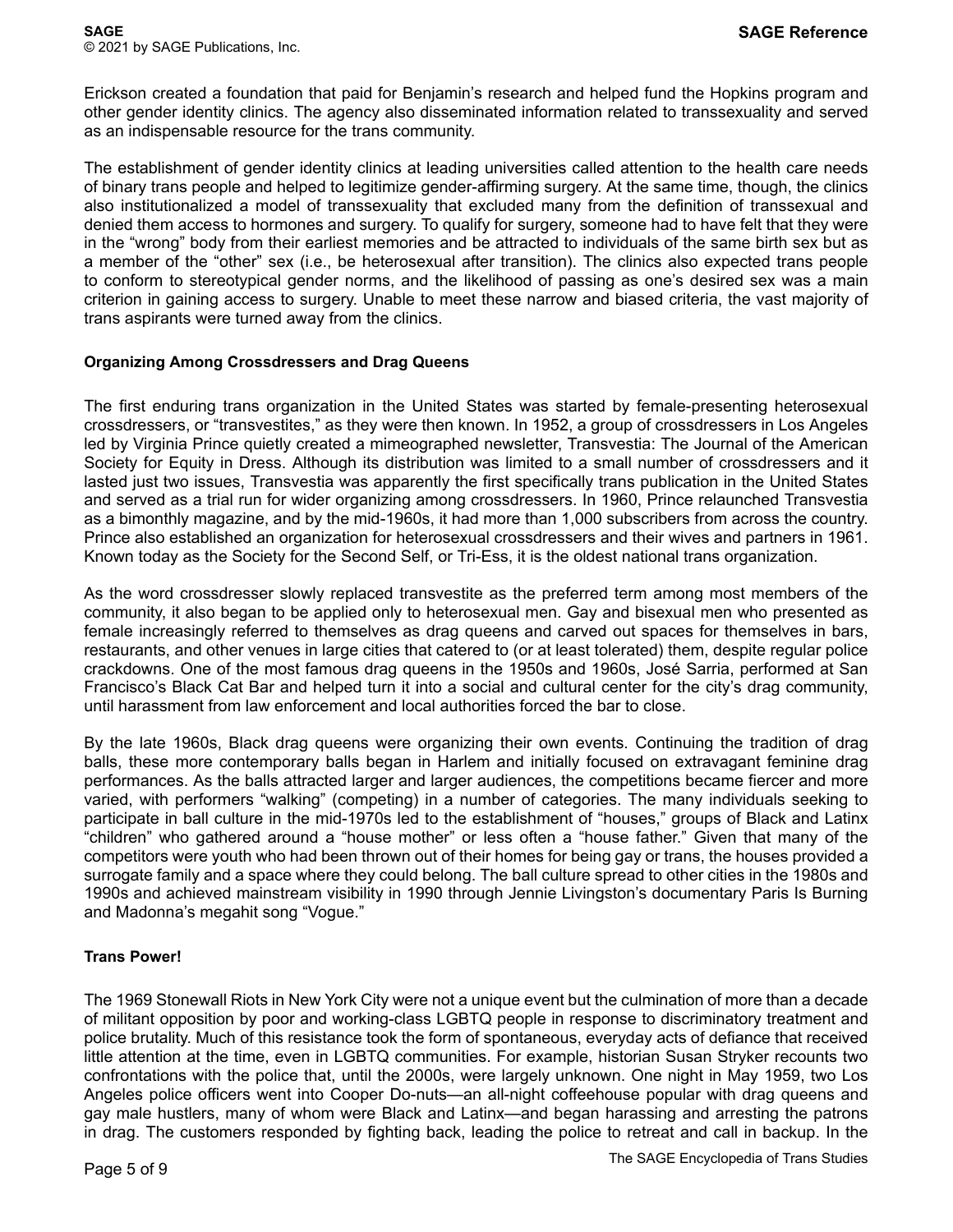melee, the drag queens who had been arrested were able to escape.

A similar incident occurred in San Francisco in 1966 at Compton's Cafeteria—a 24-hour restaurant that, like Cooper's, was frequented by drag queens and male hustlers, many of whom were people of color. According to Stryker, the management called the police one August night, as it had done in the past, to get rid of a group of young drag queens. When a police officer tried to remove one of the queens forcibly, a riot ensued. Vastly outnumbered, the police ran outside to call for reinforcements, only to have the drag queens chase after them, beating the officers with their purses and kicking them with their high heels. The incident served to empower the city's drag community and motivated many to begin to organize for their rights.

Three years later, the Stonewall Riots inspired gender-nonconforming people across the country to activism on an even greater scale. As with the earlier confrontations in Los Angeles and San Francisco, the immediate impetus for the Stonewall uprising was oppression by the local police. But the events that began on June 28, 1969, also reflected long-simmering anger against anti-LGBTQ discrimination.

The police raided the Stonewall Inn, an unlicensed, multiracial bar, and, as usual, began arresting customers who did not have identification and those who were crossdressed. Unlike in the past, the other patrons did not scatter but instead congregated outside and, with other LGBTQ people from the neighborhood, taunted the police as they tried to place the arrestees into a patrol wagon. As the crowd grew, so did their anger toward the police for their rough treatment of the drag queens and at least one butch lesbian. People began to throw coins at the officers, and when this failed to halt the brutality, they hurled whatever they could find, including bricks from a nearby construction site. Even the arrival of a riot control unit could not immediately quell the uprising. The police eventually succeeded in dispersing the crowd but only for the night. The rioting was similarly violent the following evening—some witnesses say more so—and demonstrations continued for the next several days.

The effects of the Stonewall Riots were both immediate and far-reaching. LGBTQ youth, in particular, felt a sense of empowerment and were unwilling to remain in the closet. At the time of the Stonewall Riots, gay rights group existed at just six U.S. colleges, almost all of which were large universities in the Northeast. By 1971, groups had been formed at hundreds of colleges throughout the country. Reflecting the sense of militancy that had fueled the uprising, many of the new groups called themselves Gay Liberation Fronts (GLFs) and typically had a more radical political agenda than the earlier student organizations. Many of these groups were also initially more welcoming to trans people than the pre-Stonewall groups, and a number of trans people helped form GLFs.

Trans people also established their own organizations in the immediate aftermath of the Stonewall Riots. Sylvia Rivera and Marsha P. Johnson, two trans women of color who had been involved in the riots, founded Street Transvestite Action Revolutionaries (STAR) in New York City in 1970 to support and fight for the rights of the many young trans people who were living on the city's streets. Rivera and Johnson also opened STAR House, a place where the youth could receive shelter, clothing, and food. The house remained open for 2 or 3 years and inspired similar efforts in Chicago, California, and England. Also, in New York City in 1970, Lee Brewster and Bunny Eisenhower founded the Queens Liberation Front and led a campaign that decriminalized crossdressing in New York. Brewster also began Drag, one of the first politically oriented trans publications, in 1970.

## **The Anti-Trans Backlash**

Despite the central role of gender-nonconforming people in the Stonewall Riots and their involvement in the political organizing that followed, much of the broader movement soon abandoned them in an effort to appear more acceptable to mainstream society. Six months after the riots, a group comprised mostly of white middleclass gay men formed the Gay Activists Alliance (GAA) in New York City to work solely for gay rights. The group did not consider trans people to be relevant to its mission, and they were discouraged from joining. Similar gay groups that excluded trans people subsequently formed in other cities.

Trans women also faced rejection in the 1970s from some lesbian feminists, who viewed them not as women but as "male infiltrators" and sought to exclude them from "women's spaces." One of the first victims of this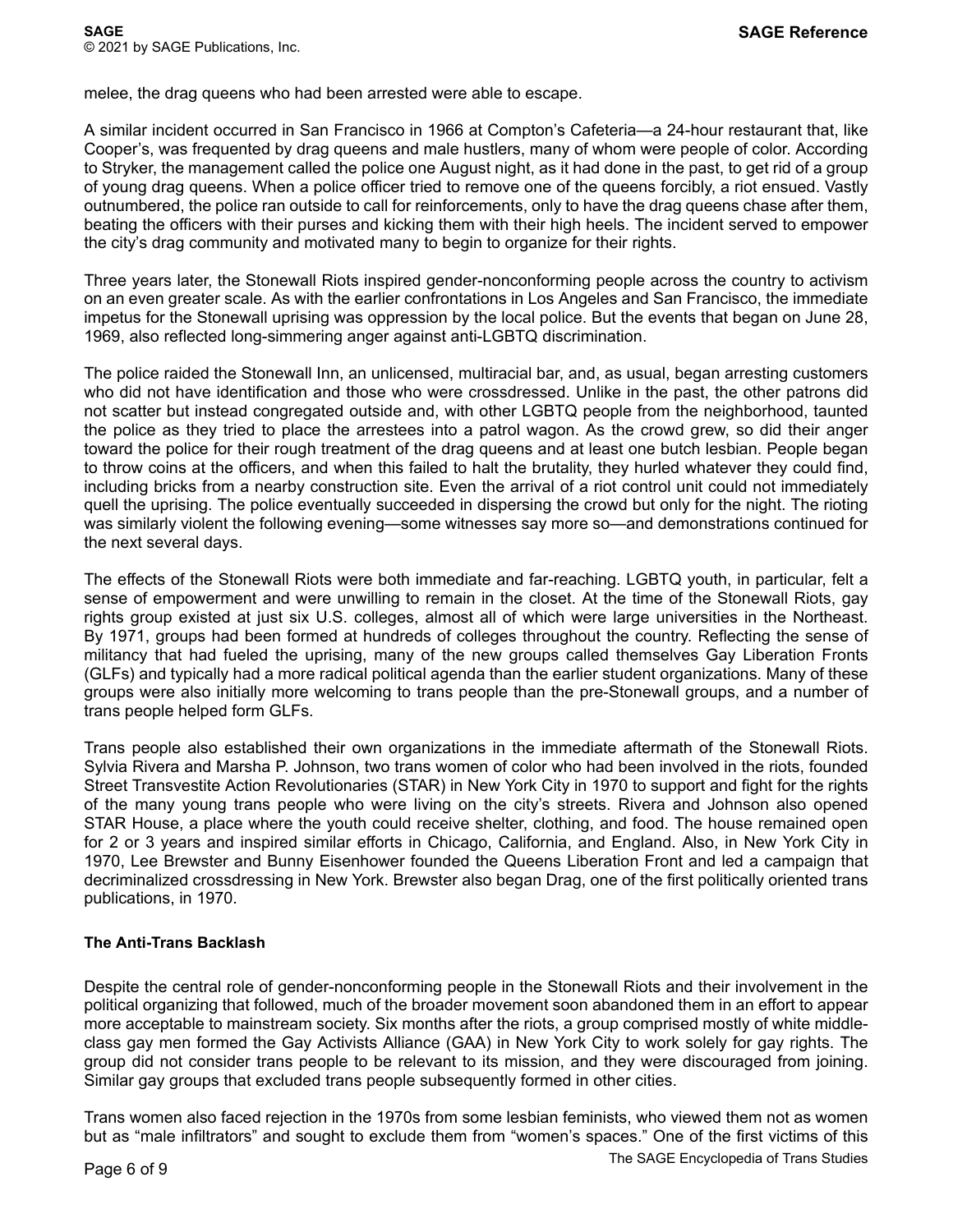prejudice was Beth Elliott, an openly trans lesbian activist who was pushed out of the organization Daughters of Bilitis in 1972 and then forced to leave the 1973 West Coast Lesbian Conference, which she helped to organize, because of hostility from some attendees. Another target was Sandy Stone, a sound engineer who, as part of the all-women Olivia Records, helped create the genre of women's music in the 1970s. Stone had disclosed her transsexuality to the record collective and had its support, but when her gender history became widely known, Olivia was deluged with threats of a boycott and even violence if Stone was not fired. Fearing that they would be put out of business, the collective reluctantly asked Stone to resign, which she did in 1979.

Arguably the most vitriolic and influential attack on trans people was Janice Raymond's The Transsexual Empire: The Making of the She-Male, published in 1979 and reissued in 1994. Raymond fomented the witch hunt against Stone and effectively made trans women pariahs in many lesbian feminist communities. For Raymond, trans women were not women but "castrated" men who were a creation of the medical and psychological specialties that arose in support of gender-affirming surgeries—the "transsexual empire" of her title—to undermine feminism. To thwart this supposed plot, Raymond advocated for a drastic reduction in the availability of gender-affirming surgeries and recommended that trans individuals instead undergo "gender reorientation" (Stryker, 2017, 135).

But far from being a "transsexual empire," the medical establishment largely shared Raymond's prejudices, seeing trans people as needing mental and not physical intervention. Facing an anti-trans backlash, the gender identity clinics performed even fewer surgeries and began to shut down altogether, starting with the Johns Hopkins program in 1979. The following year, the idea that trans people were mentally ill was codified into the American Psychiatric Association's Diagnostic and Statistical Manual of Mental Disorders (DSM). Transsexuality continued to be listed as a psychological disorder in subsequent editions, despite the efforts of some trans activists and allies to remove the diagnosis (just as "homosexuality" had been removed previously). The 1994 version of the DSM replaced the category "Transsexualism" with "Gender Identity Disorder," but the diagnostic criteria remained largely unchanged. The 2013 edition of the DSM helped destigmatize transsexuality by replacing "Gender Identity Disorder" with "Gender Dysphoria," which was described as emotional distress resulting from incongruity between one's gender identity and assigned sex. However, this version still largely pathologizes gender nonconformity among children.

## **Trans Activism in the Late 20th Century**

The 1970s and early 1980s can be considered the contemporary nadir for trans people. However, the period did have a few bright spots. For example, this time marked the beginning of a steady stream of trans autobiographies, including Jan Morris's Conundrum (1974), Nancy Hunt's Mirror Image (1978), Renée Richards's Second Serve (1983), and the first full-length narrative by a trans man published in the United States, Mario Martino's Emergence (1977).

More trans people also began to turn to activism at this time to counter the stigma and hostility they experienced. For example, the first trans male support groups were started in the 1970s and early 1980s, including ones in Los Angeles, New York City, and Toronto. The first trans male educational and support organization in the United States, which was called simply "FTM," was begun in San Francisco in 1986 by Lou Sullivan. As the group grew to become the largest trans male organization in the world, it changed its name to FTM International.

The larger trans rights movement also expanded significantly in the 1990s, facilitated by the increasing use of the term transgender to encompass all individuals whose gender identity or expression differed from their sex assignment. This understanding became most strongly associated with writer and activist Leslie Feinberg, who called on all people who face discrimination for not conforming to gender norms to organize around their shared oppression in hir 1992 pamphlet Transgender Liberation: A Movement Whose Time Has Come and in hir subsequent books, Transgender Warriors and Trans Liberation. The expansive meaning of the term was further popularized by writers such as Kate Bornstein and Martine Rothblatt, and this usage became commonplace by the late 1990s.

The broad-based political movement that Feinberg envisioned came to fruition in response to continued acts of discrimination and violence against trans people. Reflecting the persistence of anti-trans bias among some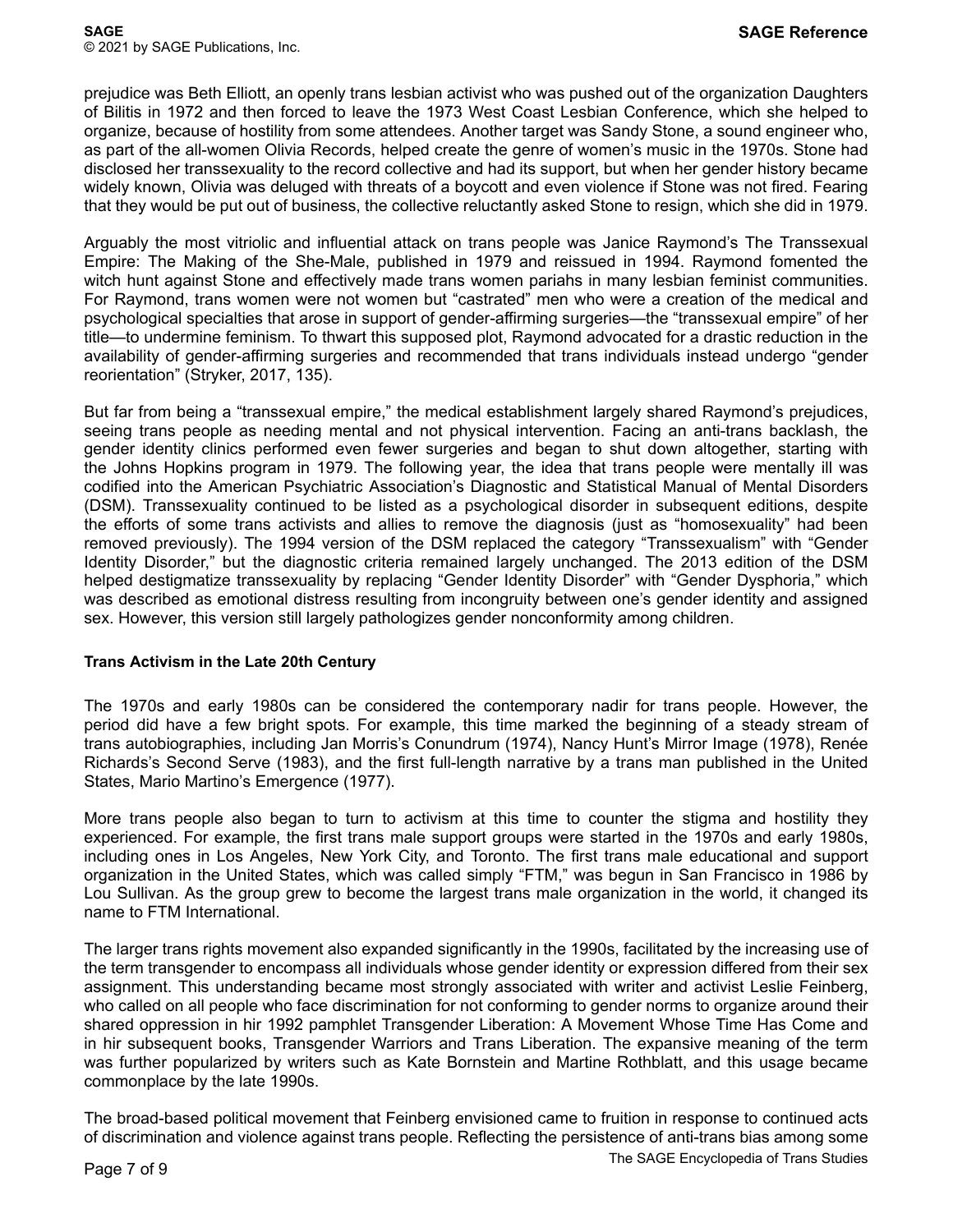lesbian feminists, trans men were often labeled traitors and exiled from the lesbian feminist movement, and trans women were frequently prevented from joining it. Trans women were banned from the National Lesbian Conference in 1991, and a trans woman, Nancy Jean Burkholder, was expelled that same year from the Michigan Womyn's Music Festival. The growth of an out trans community over the course of little more than a decade is demonstrated by the different responses to the expulsions of Stone and Burkholder from lesbianfeminist cultural institutions. While few spoke publicly in Stone's defense in 1979, the ouster of Burkholder in 1991 was widely denounced and led to protests at "Michigan" itself, with trans activists and allies creating "Camp Trans" across from the entrance to the festival.

It was not only lesbian feminists who discriminated against trans people in the early 1990s. When lesbian and gay leaders were planning to hold a march in Washington in 1993, trans activists and supporters sought to have transgender people added to the title of the event, but the march's national steering committee voted to name it the March on Washington for Lesbian, Gay, and Bi Equal Rights and Liberation. Like their banishment from the Michigan Womyn's Music Festival, their exclusion from the title of the march prompted many trans people to become more politically active and for the trans community to become more organized.

Another major incident that mobilized a large number of trans people was the murder of 21-year-old Brandon Teena in rural Nebraska in 1993. Members of the direct action group Transexual Menace held a vigil outside of the courthouse where one of the murderers was standing trial in 1995. The event was a turning point for trans activism because it was the first highly visible national demonstration organized by trans people and helped draw unprecedented media attention to an anti-trans hate crime.

In addition to Camp Trans and Transexual Menace, a number of other trans institutions and groups were established in the early and mid-1990s. Dallas Denny created the American Educational Gender Information Service (AEGIS) in Decatur, Georgia, in 1990 to disseminate information about trans people. One of the largest annual trans events, the Southern Comfort conference, began in Atlanta in 1991, and the International Conference on Transgender Law and Employment Policy, a yearly meeting to discuss strategies for creating trans-supportive laws, was convened by attorney Phyllis Frye in Houston from 1992 to 1997. In 1995, Riki Wilchins began the Gender Public Advocacy Coalition (GenderPAC), a national organization whose accomplishments included producing the first report on hate crimes against gender-nonconforming people and holding an annual National Gender Lobbying Day to urge members of Congress to address genderbased violence and discrimination.

The 1990s also saw the highly visible, direct-action tactics pioneered by radical groups like ACT-UP (AIDS Coalition to Unleash Power) and Queer Nation begin to infuse the trans movement. The first trans organization to reflect this new queer activism was Transgender Nation, a subgroup of San Francisco's Queer Nation chapter, which was formed in 1992 by Anne Ogborn to fight anti-trans prejudice. Soon, Transgender Nation chapters were established in several other cities. Although it was short-lived, Transgender Nation helped inspire the trans movement to become more visible and confrontational.

But the most significant factor in the development of a national trans movement may have been the rise of the Internet, beginning in the 1990s. Being able to go online enabled many trans people to understand and accept themselves more easily and quickly, connect with others who shared their specific gender identity, and organize trans groups and political actions.

## **Contemporary Trans Activism and Visibility**

The 2000s have witnessed a tremendous increase in trans rights laws and policies, which reflects the successful advocacy of many national trans organizations, including the National Center for Transgender Equality, the Sylvia Rivera Law Project, and the Transgender Law Center. In addition, a number of national LGBTQ and trans-supportive legal organizations have extensively worked on trans issues, including the American Civil Liberties Union (ACLU), GLAAD, the National LGBTQ Task Force, the National Center for Lesbian Rights, and Lambda Legal. These and other groups have called attention to the widespread mistreatment of trans people and have sought to change public perception and the political and legal climate.

One visible response to anti-trans violence and discrimination has been the Transgender Day of